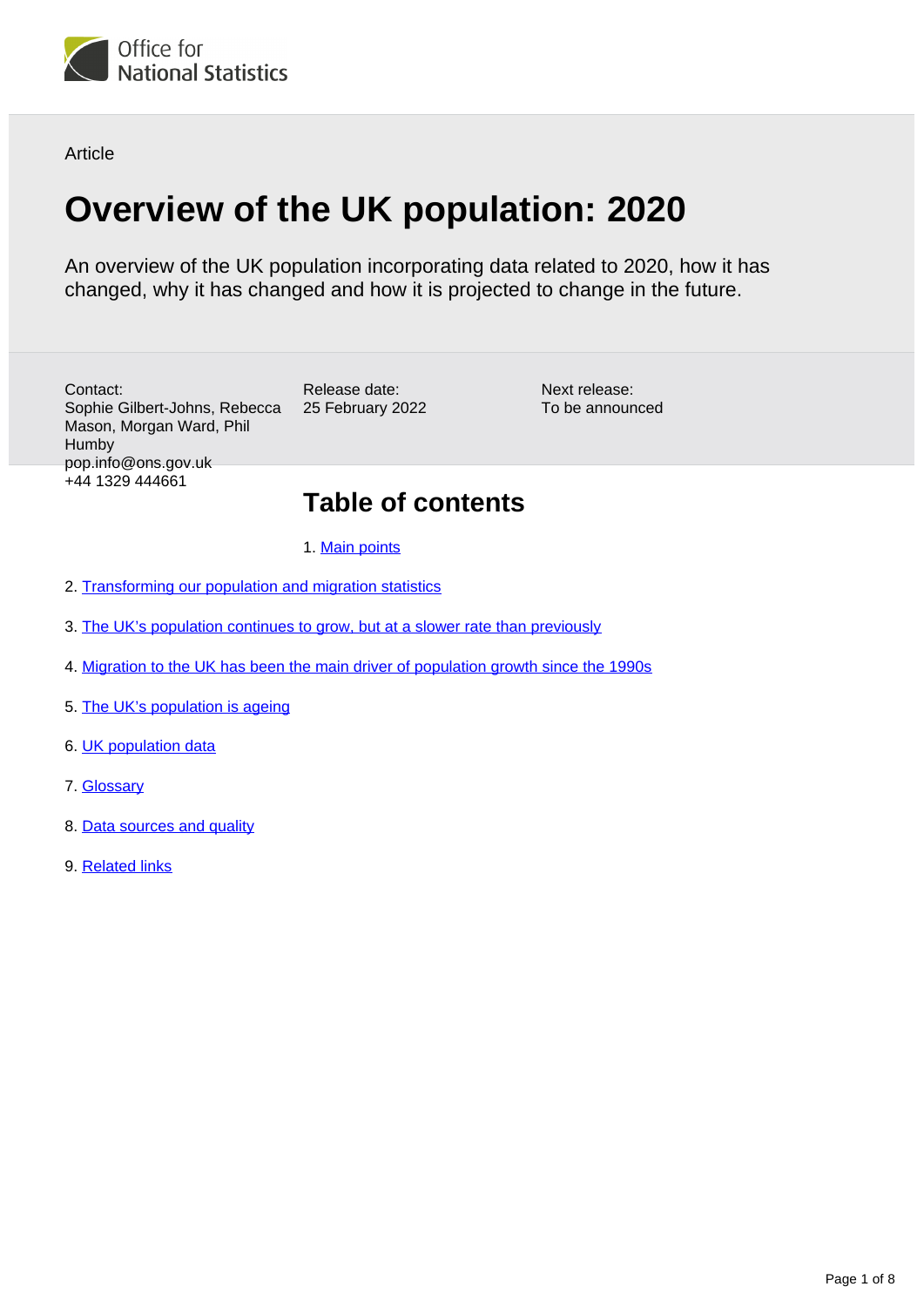## <span id="page-1-0"></span>**1 . Main points**

- The UK population at mid-year 2020 was estimated to be 67.1 million; this was an increase of roughly 284,000 (0.4%) since mid-year 2019.
- In the calendar year of 2020, the number of deaths in the UK exceeded the number of live births for the first time since 1976.
- There were 681,560 births and 689,629 deaths in the UK in 2020.
- The UK population is projected to rise by 2.1 million to 69.2 million over the decade to mid- 2030; this would be a 3.2% increase.

## <span id="page-1-1"></span>**2 . Transforming our population and migration statistics**

Understanding the size and characteristics of the UK population is vital when it comes to planning and delivering services such as education and healthcare. There were significant changes to the UK population during 2020 and this article brings together the main points from several publications.

This overview of the UK population covers the year ending December 2020, which includes the onset of the coronavirus (COVID-19) pandemic. This has had a significant impact on both the size and structure of the UK population and the data we use to estimate it. Our blog explains [the possible effects on the demography of the UK.](https://blog.ons.gov.uk/2020/12/07/what-could-the-impact-of-covid-19-be-on-uk-demography/)

The collection of certain data sources in 2020, such as the international passenger survey, was paused. This led to the acceleration of the admin-based migration estimates with statistical modelling.

The coronavirus pandemic highlighted the need for more frequent data about our population to understand the biggest challenges facing society. As part of our [transformation programme](https://www.ons.gov.uk/peoplepopulationandcommunity/populationandmigration/internationalmigration/articles/transformationofthepopulationandmigrationstatisticssystemoverview/2021-11-15), the Office for National Statistics (ONS) has been bringing together new sources of information to build the most detailed picture possible.

Some specific groups are more challenging to measure than others, such as students who are at an important life transition stage but where administrative data may struggle to keep up with rapid changes in their circumstances. We are also looking at the impact the coronavirus pandemic has had on the data sources we are using to ensure continuity in the estimates we produce.

The benefits of administrative data for measuring the population and migration go beyond single estimates. They provide us with a unique opportunity to be more inclusive by measuring outcomes from migrants and all people. Going forward, we want to provide population and migration statistics more quickly and frequently. Throughout 2022, we intend to transform our population and migration statistics and build towards "experimental" monthly age and sex profiles of the population relating to 2022.

Providing these monthly population totals in the future will give decision makers the most up to date information possible on the dynamics of the population. This will help ensure public services can be provided to the right population groups in the right places. This has never been more important, as we emerge from the coronavirus pandemic and following our departure from the EU.

We plan to publish mid-2021 population estimates, which will be rolled forward from Census 2021. Alongside those, we plan to publish for comparison the mid-2021 population estimates, which have been rolled forward from the 2011 Census. This will provide a basis for understanding the sources of error and bias that have occurred in the population estimates since the 2011 Census. It will also help inform our decisions leading to a rebased set of population estimates for the years between mid-2012 and mid-2020, which we plan to publish in early 2023.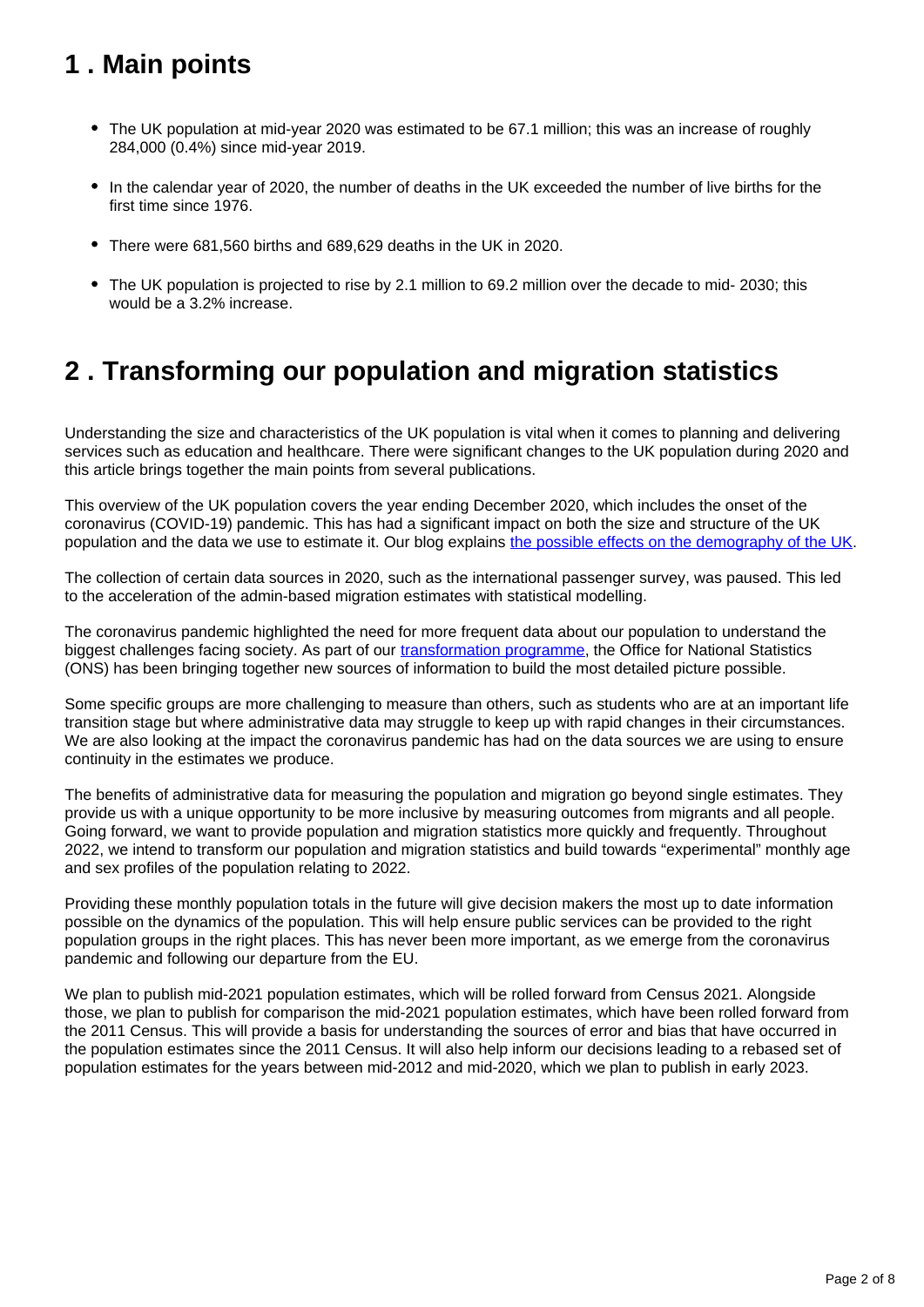## <span id="page-2-0"></span>**3 . The UK's population continues to grow, but at a slower rate than previously**

The UK population has grown year-on-year since 1982. In mid-2020, the [population reached 67.1 million](https://www.ons.gov.uk/peoplepopulationandcommunity/populationandmigration/populationestimates/bulletins/annualmidyearpopulationestimates/mid2020), up from 66.8 million in mid-2019. This means the population grew by 0.4%, or an additional 284,000 people, between mid-2019 and mid-2020.

The UK population is projected to increase further; our [2020-based i](https://www.ons.gov.uk/peoplepopulationandcommunity/populationandmigration/populationprojections/bulletins/nationalpopulationprojections/2020basedinterim)nterim national population projections suggest the UK population will surpass 69.2 million by mid-2030 and reach 70.5 million by mid-2041.

#### **Figure 1: The UK population has grown year-on-year since 1982**

#### **UK population estimates and projections, mid-1951 to mid-2041**

Figure 1: The UK population has grown year-on-year since 1982

UK population estimates and projections, mid-1951 to mid-2041



**Source: Office for National Statistics (ONS) – mid-year population estimates and projections**

**Notes:**

1. Numbers from mid-year population estimates are rounded to the nearest thousand.

### **Families and households**

The [number of UK households in 2020](https://www.ons.gov.uk/peoplepopulationandcommunity/birthsdeathsandmarriages/families/bulletins/familiesandhouseholds/previousReleases) was estimated at 27.8 million. This is a 1.6 million increase from the estimated 26.2 million in 2010.

A similar trend can be seen in the number of families living in the UK. In 2020, the estimated number of UK families was 19.4 million. This is an increase of 1.3 million from 18.1 million in 2010.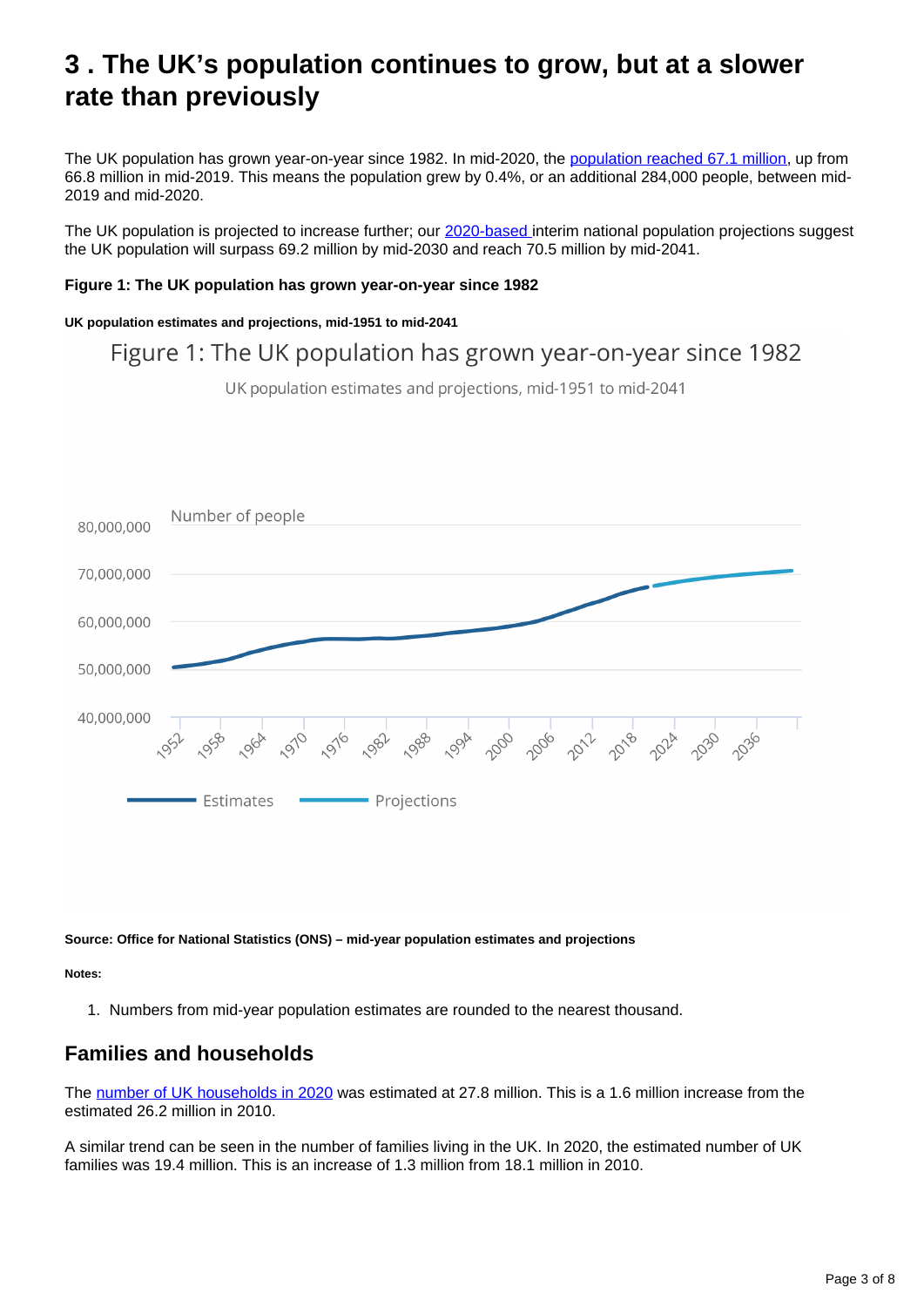## <span id="page-3-0"></span>**4 . Migration to the UK has been the main driver of population growth since the 1990s**

Change in population size at the UK level has four components: births, deaths, immigration, and emigration.

The difference between the number of live births and deaths is referred to as "natural change". When natural change is positive, there are more births than deaths in the timeframe. When it is negative, there are more deaths than births.

The difference between the number of long-term immigrants (people moving into the UK for at least 12 months) and the number of long-term emigrants (people moving out of the UK for more than 12 months) is termed "net migration". Those moving for less than 12 months are not recorded in the mid-year population estimates but are estimated elsewhere.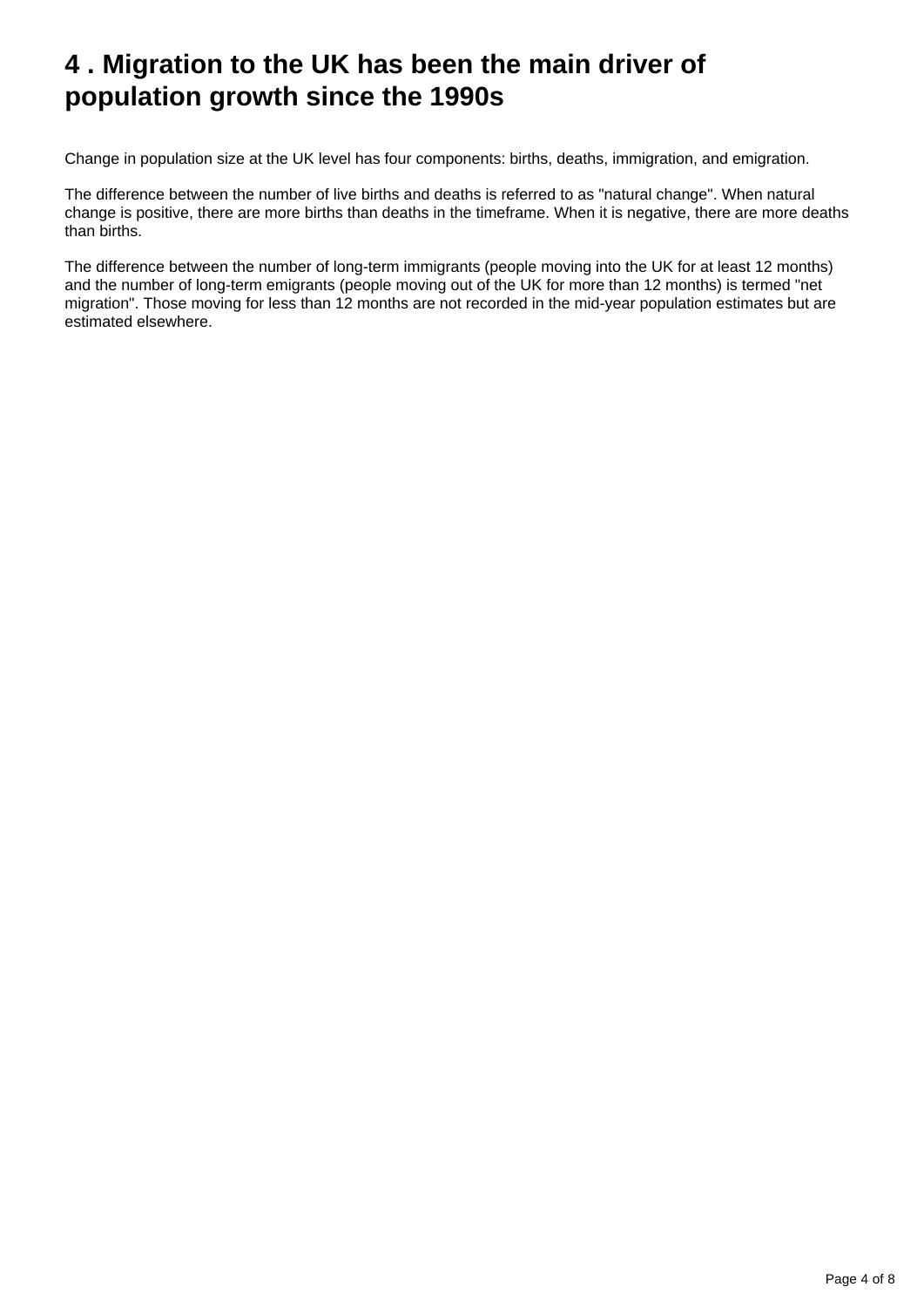## **Natural change**

In 2020, the UK experienced a natural change of negative 8,069, with 681,560 live births and 689,629 deaths. This is first time the population has decreased through natural change since 1976 and the second time since data has been collected. The number of births in 2020 is the lowest since 2002, with 31,120 fewer births than in 2019. The total fertility rate (TFR) is the lowest since records began in 1938; in 2020, women had 1.56 children on average.

There were 689,629 deaths in 2020, which is the highest since 1918 when there were 715,246. That said, the population in 1918 was 39.6 million compared with 67.1 million in 2020. A fairer comparison of deaths over time comes from age-standardised mortality rates, which consider the changes in size and age structure of the population. The age-standardised mortality rate in 2020 was 1,062.5, which is the highest since 2008.

#### **Figure 2: The number of deaths exceeded the number of live births in the UK for the first time since 1976**

#### **UK births, deaths, and natural change, 1900 to 2020**

## Figure 2: The number of deaths exceeded the number of live births in the UK for the first time since 1976



UK births, deaths, and natural change, 1900 to 2020

**Source: Office for National Statistics (ONS), National Records of Scotland (NRS), and Northern Ireland Statistics and Research Agency (NISRA) – birth and death statistics**

#### **Notes:**

1. Data are for whole calendar years.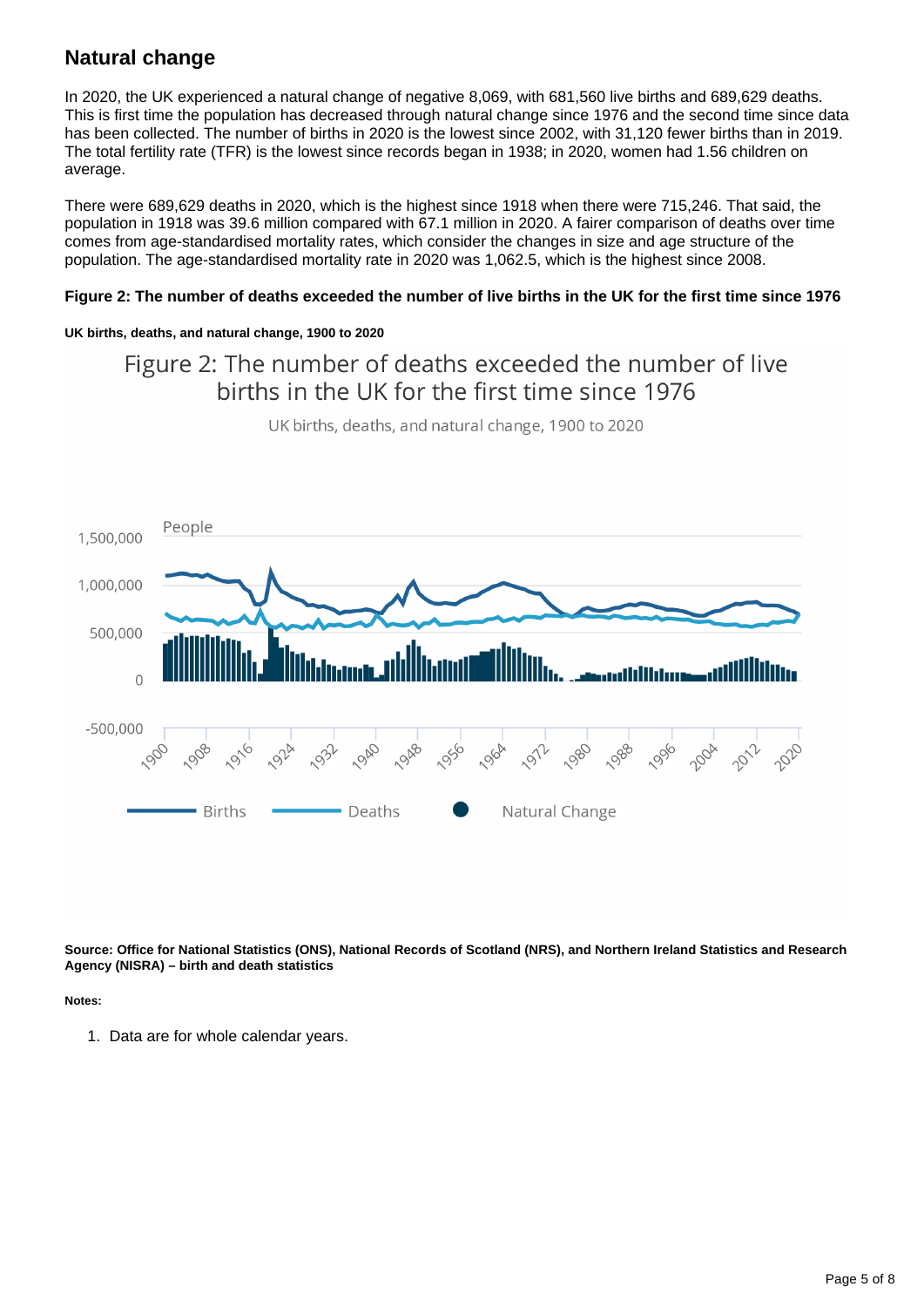## **Net migration**

Natural change has previously been the main driver of UK population growth. However, since the 1990s, the influence of net migration has increased, becoming the main source of growth.

Long-term international migration from the year ending December 2020 shows that migrants continued to add to the UK population. From the modelled estimates, an estimated 33,000 more people moved to the UK than left in the year ending December 2020. This is significantly lower than previous years when levels reached a peak of 331,000 in the year ending March 2015. This is expected because of limited travel caused by the coronavirus (COVID-19) pandemic. [Changes in methodology](https://www.ons.gov.uk/methodology/methodologicalpublications/generalmethodology/onsworkingpaperseries/usingstatisticalmodellingtoestimateukinternationalmigration) mean the estimates are not directly comparable with before the coronavirus pandemic.

### **Figure 3: Long-term immigration, emigration, and net migration**

**Long-term international migration, UK, year ending June 2010 to year ending December 2020**

**Notes:**

- 1. The 2010 to 2019 estimates are based on published Long-term International Migration estimates and derived from the International Passenger Survey (IPS). Solid lines indicate adjustments have been applied. Dashed lines indicate no adjustment has been made because of data availability.
- 2. The 2020 estimates are the latest official estimates of international migration. However, they are derived from statistical modelling using administrative data, entail a level of uncertainty, and are therefore badged as experimental.
- 3. Refugees and asylum seekers are excluded from modelling.

#### **Download the data**

[.xlsx](https://www.ons.gov.uk/visualisations/dvc1793/fig05/datadownload.xlsx)

## <span id="page-5-0"></span>**5 . The UK's population is ageing**

The UK's age structure is shifting towards older ages because of declining fertility rates and people living longer.

One traditional measure used to consider the impact of an ageing population is the old-age dependency ratio (OADR). This measures the number of people of state pensionable age (SPA) and over per 1,000 people aged 16 years up to SPA. The UK OADR during 2020 was 280 and is projected to reach 352 by 2041. This means the number of people of pensionable age relative to the size of those of expected working age is increasing.

### **Improvements in life expectancy continue to be slow**

The UK life expectancy at birth in 2018 to 2020 was 79.0 years for males and 82.9 years for females. These period life expectancy figures taken from the [National life tables](https://www.ons.gov.uk/peoplepopulationandcommunity/birthsdeathsandmarriages/lifeexpectancies/bulletins/nationallifetablesunitedkingdom/2018to2020) show that the slowdown in improvements in life expectancy across the UK is continuing, and reflects increased mortality in 2020 during the coronavirus pandemic.

Our projections of cohort life expectancy consider future assumed improvements in mortality. Using this measure, life expectancy at birth in the UK in 2020 is 87.3 years for males and 90.2 years for females.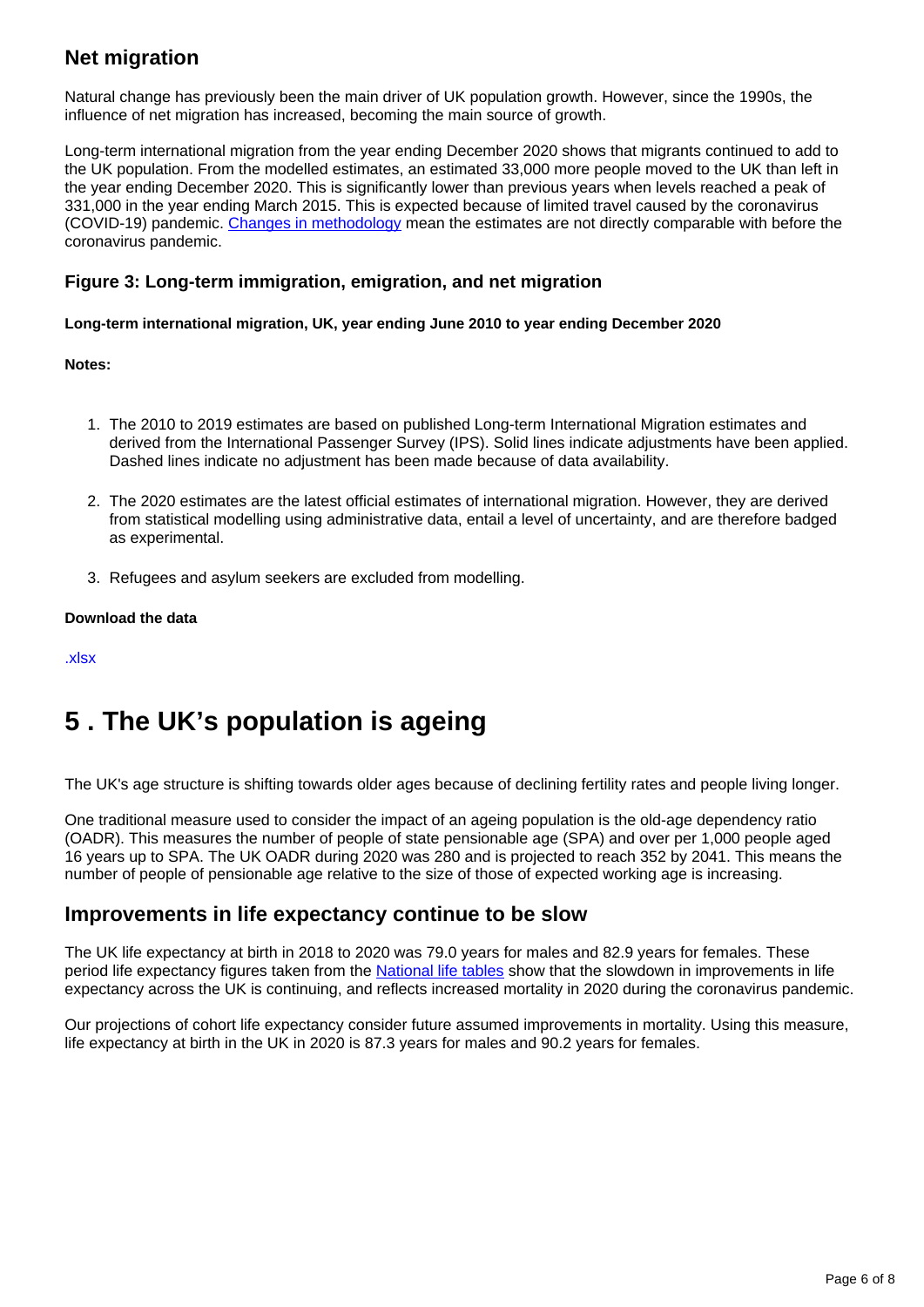## <span id="page-6-0"></span>**6 . UK population data**

#### [Estimates of the population for the UK, England and Wales, Scotland and Northern Ireland](https://www.ons.gov.uk/peoplepopulationandcommunity/populationandmigration/populationestimates/datasets/populationestimatesforukenglandandwalesscotlandandnorthernireland)

#### Dataset | Released 25 June 2021

National and subnational mid-year population estimates for the UK and its constituent countries by administrative area, age and sex (including components of population change, median age and population density). The mid-2001 to mid-2019 detailed time-series contains the latest available mid-year population estimates and components of change from mid-2019 back to mid-2001.

#### [National population projections QMI](https://www.ons.gov.uk/peoplepopulationandcommunity/populationandmigration/populationprojections/methodologies/nationalpopulationprojectionsqmi)

Dataset | Released 12 January 2022

Quality and methodology information (QMI) for national population projections, detailing the strengths and limitations of the data, methods used and data uses and users.

#### [National population projections table of contents](https://www.ons.gov.uk/peoplepopulationandcommunity/populationandmigration/populationprojections/datasets/2014basednationalpopulationprojectionstableofcontents)

Dataset | Released 12 January 2022

Tools to locate the dataset tables and supporting documentation for the 2014, 2016, 2018 and 2020-based interim national population projections. Contains links to the principal and (where available) variant projections for the UK and constituent countries for 100 years ahead.

#### [National life tables: UK](https://www.ons.gov.uk/peoplepopulationandcommunity/birthsdeathsandmarriages/lifeexpectancies/datasets/nationallifetablesunitedkingdomreferencetables)

Dataset | Released 23 September 2021

Period life expectancy by age and sex for the UK. Each national life table is based on population estimates, births and deaths for a period of three consecutive years. Tables are published annually.

## <span id="page-6-1"></span>**7 . Glossary**

### **Age-standardised mortality rates**

A weighted average of the age-specific mortality rates per 100,000 persons.

### **International passenger survey (IPS)**

A survey that collected information about passengers entering and leaving the UK, suspended in March 2020.

### **Long-term international migration**

An event in which a person moves to a country other than that of their usual residence for a period of at least a year (12 months).

### **Natural change**

The difference between the number of live births and deaths in a given time period.

### **Net migration**

The difference between the number of people moving into the UK for at least 12 months and the number of people moving out of the UK for at least 12 months.

### **Old age dependency ratio (OADR)**

The number of people of state pensionable age (SPA) and over per 1,000 people aged 16 years up to SPA.

### **State pensionable age (SPA)**

The earliest age a person can start receiving their state pension.